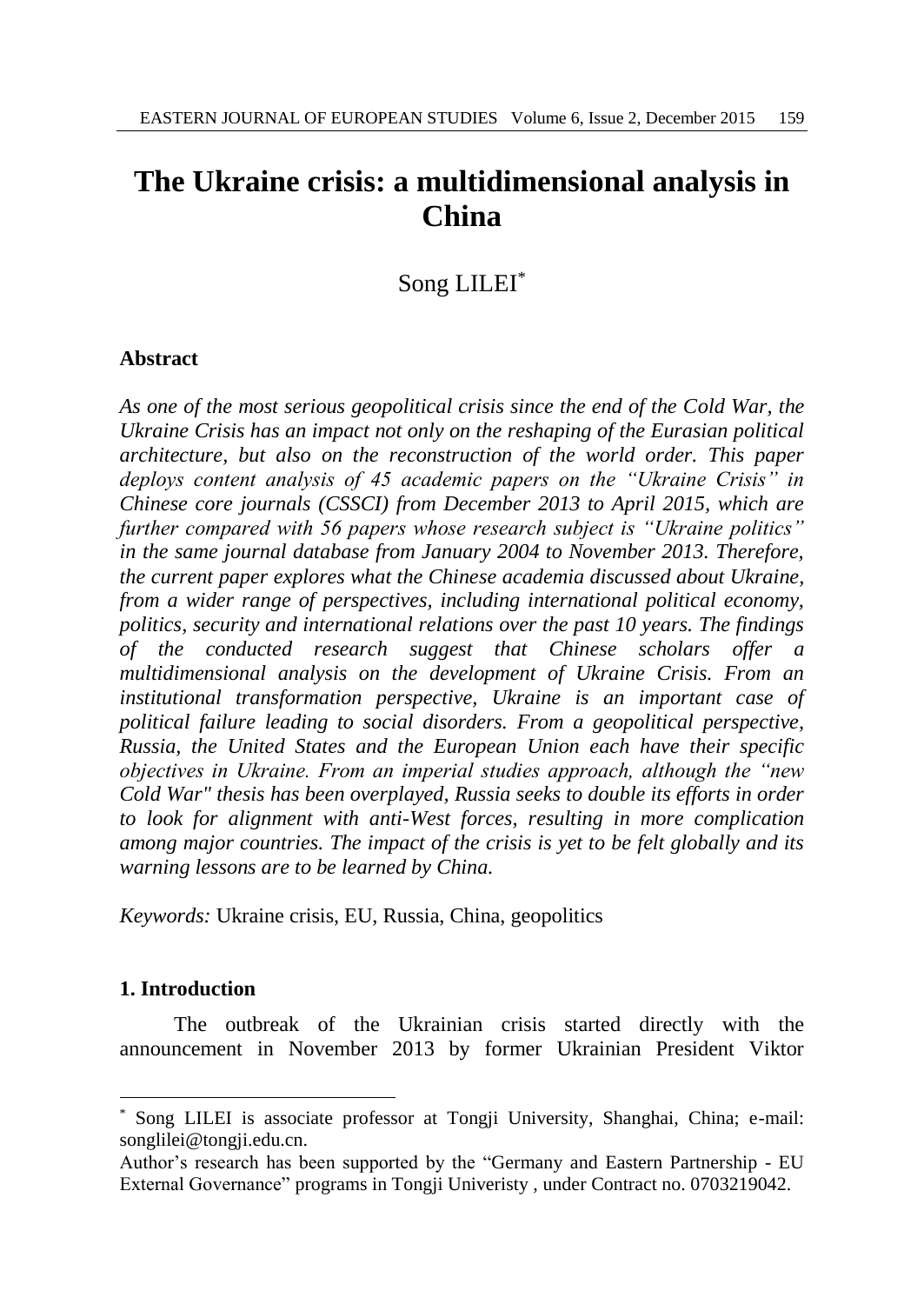Fedorovych Yanukovych that Ukraine decided to suspend the EU - Ukraine Association Agreement. As a core component of the EU's Eastern Partnership, the signing of the Agreement means closer political and economic ties between the EU and its partner countries. Because Ukraine is a geopolitical pivot in the Eurasian grand chess game, Russia deems it as the core belt in its rivalry with the US and Europe, and the crux to its rejuvenation, while the US and Europe view it as an important component in containing Russia. Because of this, after the Cold War, Ukraine has always been one of the key states prone to the geopolitical rivalry between the West and Russia. Ukraine has been vacillating between the West and the East, struggling for a long time to live amid the fierce contest between Europe and the US on one side and the Russian Federation on the other. The impact of the geopolitical rivalry on Ukrainian domestic politics, coupled with economic, social and ethnic factors, has resulted in a sudden change in the Ukrainian political situation. The endorsement of the EU - Ukraine Association Agreement implies that the relationship between the two sides has returned to the state before the outbreak of the crisis. However it is inevitable for the relationships between the EU and Ukraine, EU and Russia, Russia and US, as well as Russia and China to be intensely affected by the Ukrainian crisis.

From the Chinese point of view, Ukraine has great strategic values. China and Ukraine have established diplomatic relations since January  $4<sup>th</sup>$ , 1992. From this moment on, both countries extended the relationship to comprehensive friendly and cooperative relations in 2001 and jointly announced a strategic partnership in 2011. Regarding economic cooperation, Ukraine represents a huge market for China, considering that: its vast farmland helps safeguard China's food imports; Ukraine and China have both agreed a vast farmland leasing program; the Bank of China and Ukraine signed for a total of \$3 billion in an agricultural loan agreement in December 2012 (Ministry of Commerce of People's Republic of China, 2014). On bilateral military cooperation, both Departments of Defense in Ukraine and China signed a major military-technical cooperation agreement in 1995 (Gu, 2015). China and Ukraine have maintained close cooperation on science and technology (Embassy of Ukraine to the People's Republic of China, 2015). Ukraine is committed to help China with manufactured engines and fighters. In addition to bilateral cooperation based on strategic partnership, the agreement also covers other projects in various areas. For example, it is well known that China's first aircraft carrier came from Ukraine (Xi, 2012). Currently, Ukraine is China's fourth largest trading partner in the CIS region and China is Ukraine's second largest trading partner in the world, as well as the largest trading partner in Asia. Nevertheless, due to the Ukraine crisis, the bilateral trade between China and Ukraine has decreased by 22.7% (\$8.594 billion) in 2014. China's imports have increased by 6.5%, amounted to \$3.486 billion, although the exports dropped by 34.9 %, with a total of \$5.108 billion (Ministry of Foreign Affairs of the People's Republic of China, 2015).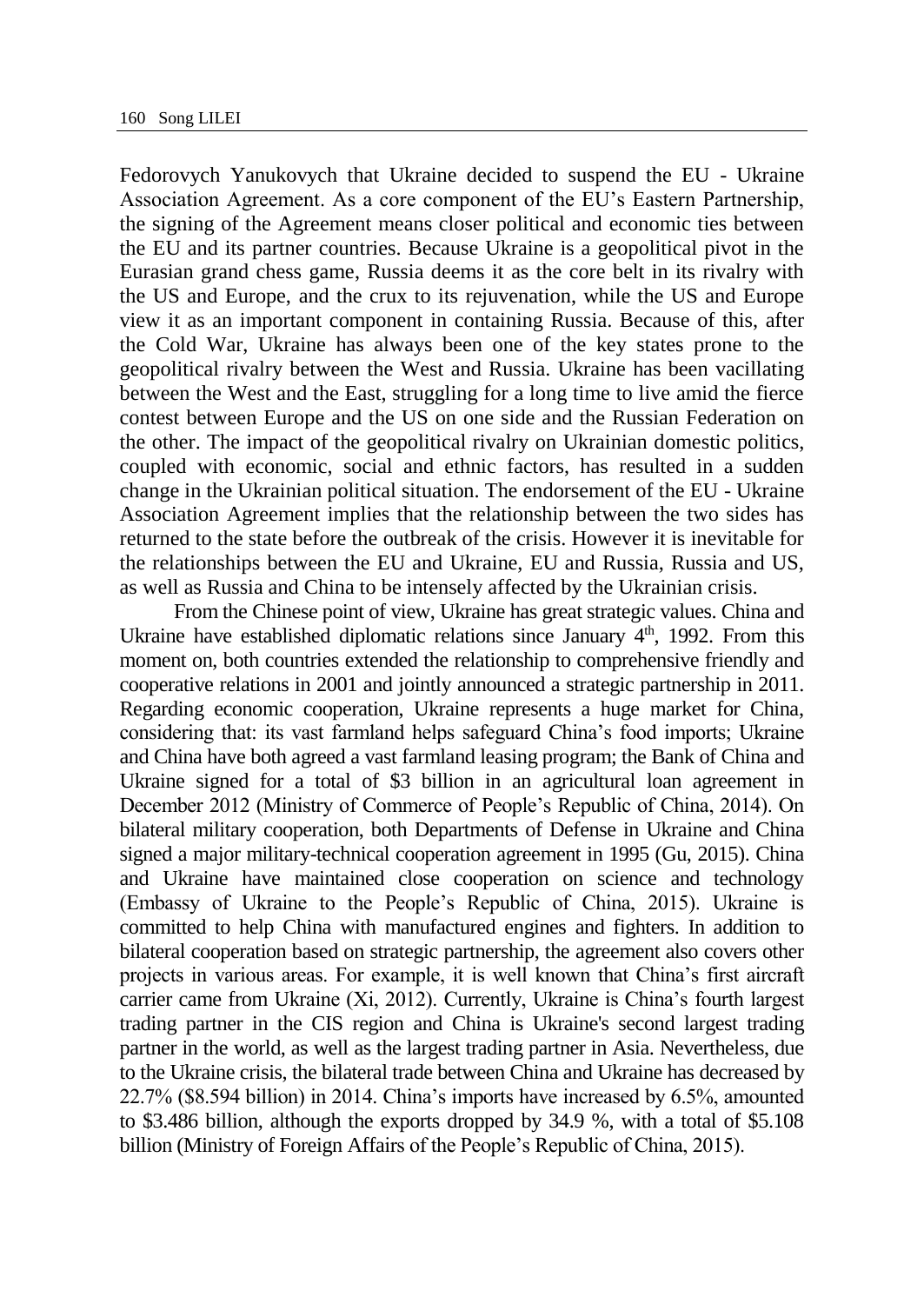As one of the most serious geopolitical crisis since the end of the Cold War, the Ukraine Crisis has impacts not only on the reshaping of the Eurasian political architecture, but also on the reconstruction of the world order. So far, the Ukraine crisis has experienced three stages, namely: the opposition took over the regime by street protests, the Crimea crisis, and the instability in the Southeast region. Chinese scholars also pay great attention to the breakout and development of the Ukraine Crisis. Substantial academic articles with research subjects on the "Ukraine Crisis" have been published in Chinese core journals (CSSCI). Several round table meetings and seminars were held for open discussion on the Ukrainian issue in Chinese think tanks and universities. Chinese mass media such as "People's Daily", "China Daily" and "Global Times" also opened columns that commented on the Russia-Ukraine conflict. Chinese officials keep a cautious attitude towards the Ukraine Crisis. Chinese Prime-Minister Li Keqiang recently spoke at a press conference, after the conclusion of China's annual parliamentary session, stating that China respects Ukraine's sovereignty and territorial integrity, and hopes the Ukrainian issues can be settled through dialogue. He also held the same speech when meeting the Ukrainian President Petro Poroshenko on the sidelines of the World Economic Forum annual meeting in Switzerland in January (Zhao, 2015). As Chinese foreign ministry spokesman Qin Gang said: "In consideration of the history and the current complexities of the Ukrainian issue, China has been just and objective on the Ukrainian issue. We will continue to promote peace talks and play a constructive role for the political settlement of the Ukrainian issue. We have made our own suggestions, which focus on establishing as soon as possible an international coordination mechanism joined by all parties to explore a political approach to defusing the Ukrainian crisis (Ministry of Foreign Affairs of the People's Republic of China, 2014). Throughout the Chinese academic community, according to their research background, scholars offer different interpretations regarding the development of the Ukraine Crisis. More than 10 round table seminars were held for open discussion on the Ukrainian issue. For example, China Institute of International Studies held the "Ukrainian crisis, the European situation and China-EU relations" seminar on November 15, 2014. Officials and experts from the Chinese Ministry of European Affairs, the European Institute and Russian Central Asia, the Eastern Europe Institute of Chinese Academy of Social Sciences, the Institute of Contemporary International Relations, and the Diplomatic Academy participated and discussed the Ukraine crisis in the meeting. Although they did have different judgments on what is right and what is wrong, China had great interests in opposing any military move and advocated for moderation and political solutions, a stance that cuts both ways, applying to the actions of both the West and Russia.

Chinese perspectives cover a series of conceptual issues related to the Ukraine Crisis, such as the clash of civilisations, geopolitics, the legitimacy of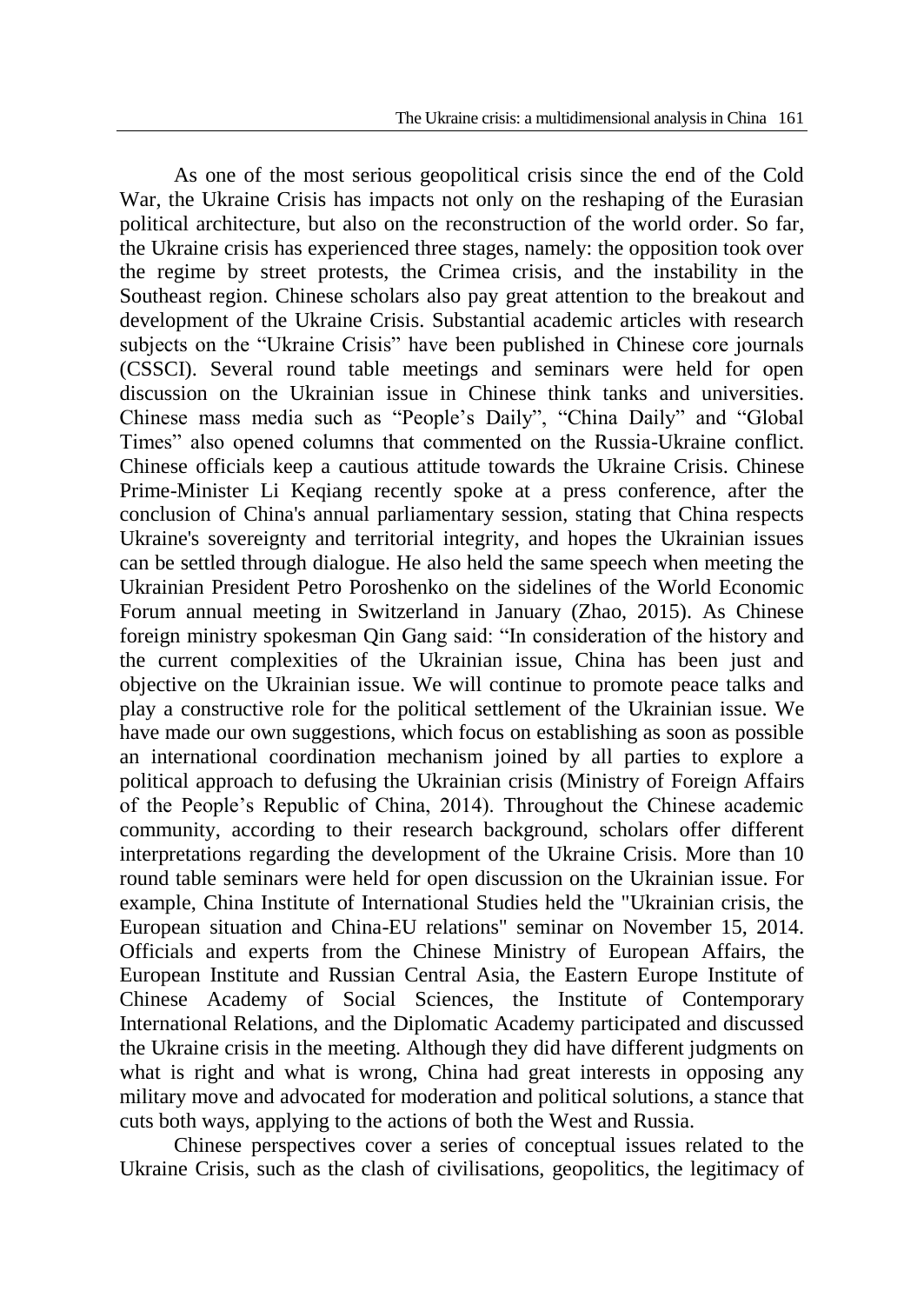domestic and foreign affairs, regional processes and great power relations, military alliances during peacetime, the buffer areas among great powers, and even the long-term trend of international power shifts. This paper presents findings through a comparative study of Ukraine politics in the Chinese scholars' opinions before and after the outbreak of the Ukraine Crisis. Using datasets from papers selected in core journals by content analysis, this study explores the extent to which the Ukraine crisis has challenged the Eurasian political architecture in the eyes of Chinese national elites and considers the implications for the China-Ukraine strategic partnership.

## **2. Methodology**

In order to answer the questions regarding how Chinese scholars interpret the development of the Ukraine Crisis, this study used as main method the content analysis. Therefore, the current research was based on a sample of 56 academic papers in Chinese core journals (CSSCI), which had "Ukraine politics" as their main research subject , from January 2004 to November 2013, as well as 45 academic papers" in Chinese core journals from December 2013 to April 2015, with the research topic revolving around the "Ukraine Crisis". In total, 101 papers written by Chinese scholars over the past 10 years were collected from Chinese core journals and were used as data sets. Each paper is a unit for analysis.

#### **Code book development**

The analysis in this study includes the following categories:

1. Basic information (including scholars' job area: Beijing, Shanghai or other location; working type: think tank or university).

2. Contents issues (including content topics and international relations theories used).

3. Narrative features (including assessment and forecast of the Ukraine crisis).

Three researchers (RS, SLL and ZAN) read through each paper independently and used single words to describe the thesis of each paper. Next, the team held a discussion to group them into 4 categories according to IR theories, including Realism, Institutionalism, Constructivism and Hybrid theory. Afterwards, the team grouped them into 4 sub-categories according to their topics: "traditional security" such as geopolitical conflicts, "non-traditional security" such as energy guarantee, "economic integration" and "cultural or ethnic identity". They were also categorised into 2 sub-categories according to the assessment on whether the Ukraine crisis is an event that challenges the international order or just a regional conflict. Meanwhile, the forecast of the Ukraine crisis in the future revolves around whether is an intermittent but longterm repeated crisis or only one that may last for a period of time but can be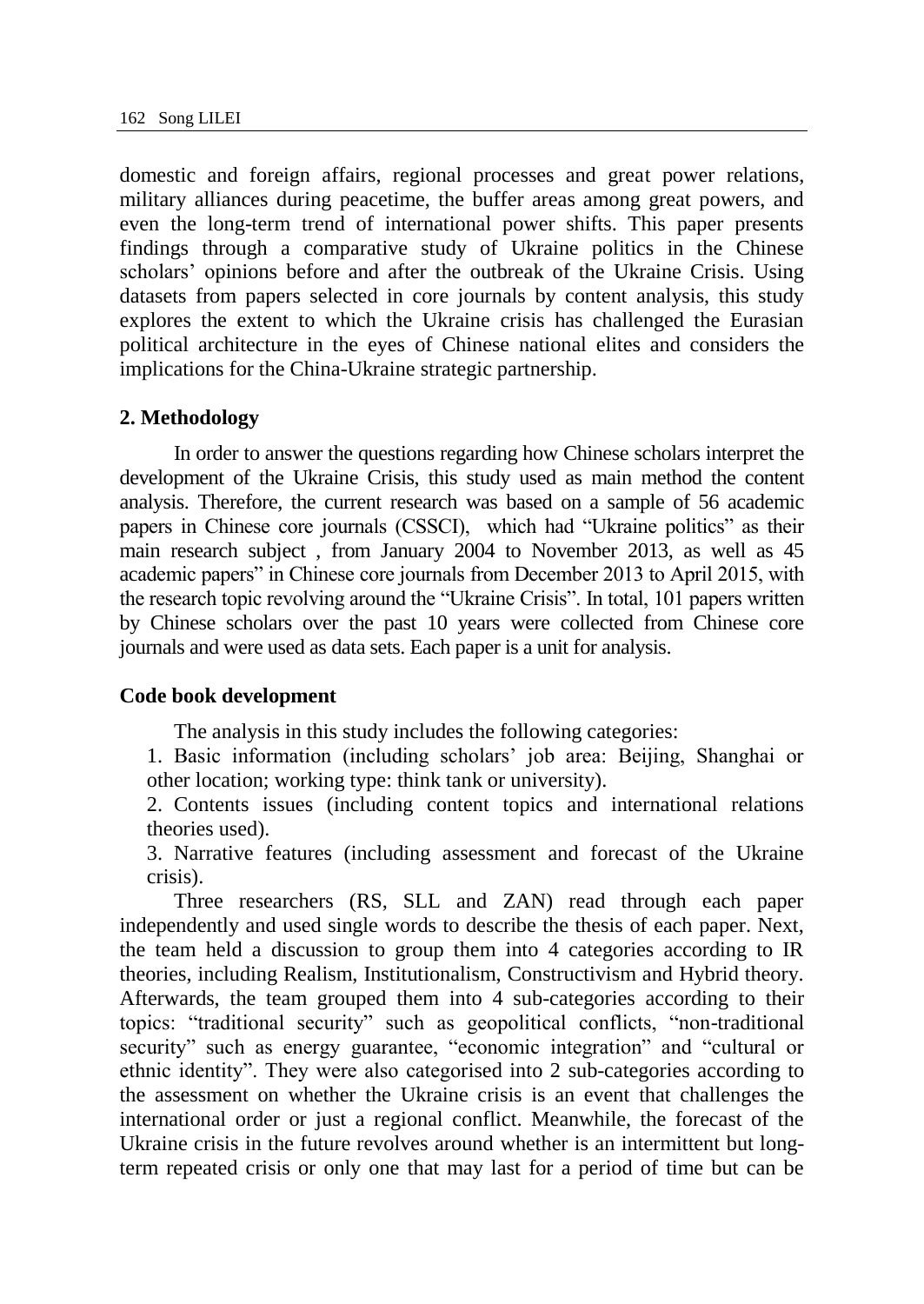resolved in the end. This study also calculated the attitude of each paper, measured the comments on the Ukraine crisis influence in the EU, US, Russia and China (from negative to neutral or positive position).

## **Coding procedures and inter-coder reliability**

Three trained coders independently reviewed and coded all papers. In order to develop and complete the codebook for content analysis of all the papers, a random sample of 10% of all posts (n=10) was selected. Each paper was classified into only one theme. In the case of disagreement between the two coders, a third coder was used to determine the final coding. The kappa score of 0.815 was calculated, which demonstrated that the inter-coder reliability was valid. If the content of the paper did not fit any of the themes, it was coded as 'other' and was not included in the final analysis of this study.

# **3. Results**

The research found that among those 45 papers with subjects related to the "Ukraine Crisis" in Chinese core journals, from the December 2013 to April 2015, 30 papers were written by scholars from Beijing (66.8%), 10 papers by scholars from Shanghai, while the others are submitted from other regions in China. This is because internal information and academic resources are mainly concentrated in Beijing and the high level of research institutions and researchers are likely to be based in Beijing. There is no doubt that Beijing, being the capital, has more outputs of high quality academic achievements than other regions in China.

The sources of papers are split equally between think tanks and universities, considering that: 46.7% of papers come from scholars in think tanks, such as the top three important think tanks, Chinese Academy of Social Science (CASS), China Institute of International Studies (CIIS) and China Institutes of Contemporary International Relations (CICIR), whereas 53.3% of papers come from scholars in universities, such as the Centre for Russian Research of East China Normal University and the Centre for Russian Research of Shanghai International Studies University that have traditional reputation on Russian and Central Europe research.

Regarding the word frequency analysis, it was found that some key words, such as "Geopolitics", "International Relation" and "Russia" (see table 1) reflected a strategic background of competition between the U.S. and Russia in Commonwealth of Independent States (CIS) region after 2000s, as well as the impact of permanent power politics of the Ukraine crisis over the EU-Russia-U.S. triangle relationship.

In the 4 sub-categories, according to their research topics, traditional security such as geopolitical conflicts  $(53.3\%)$  ranks the top among the four types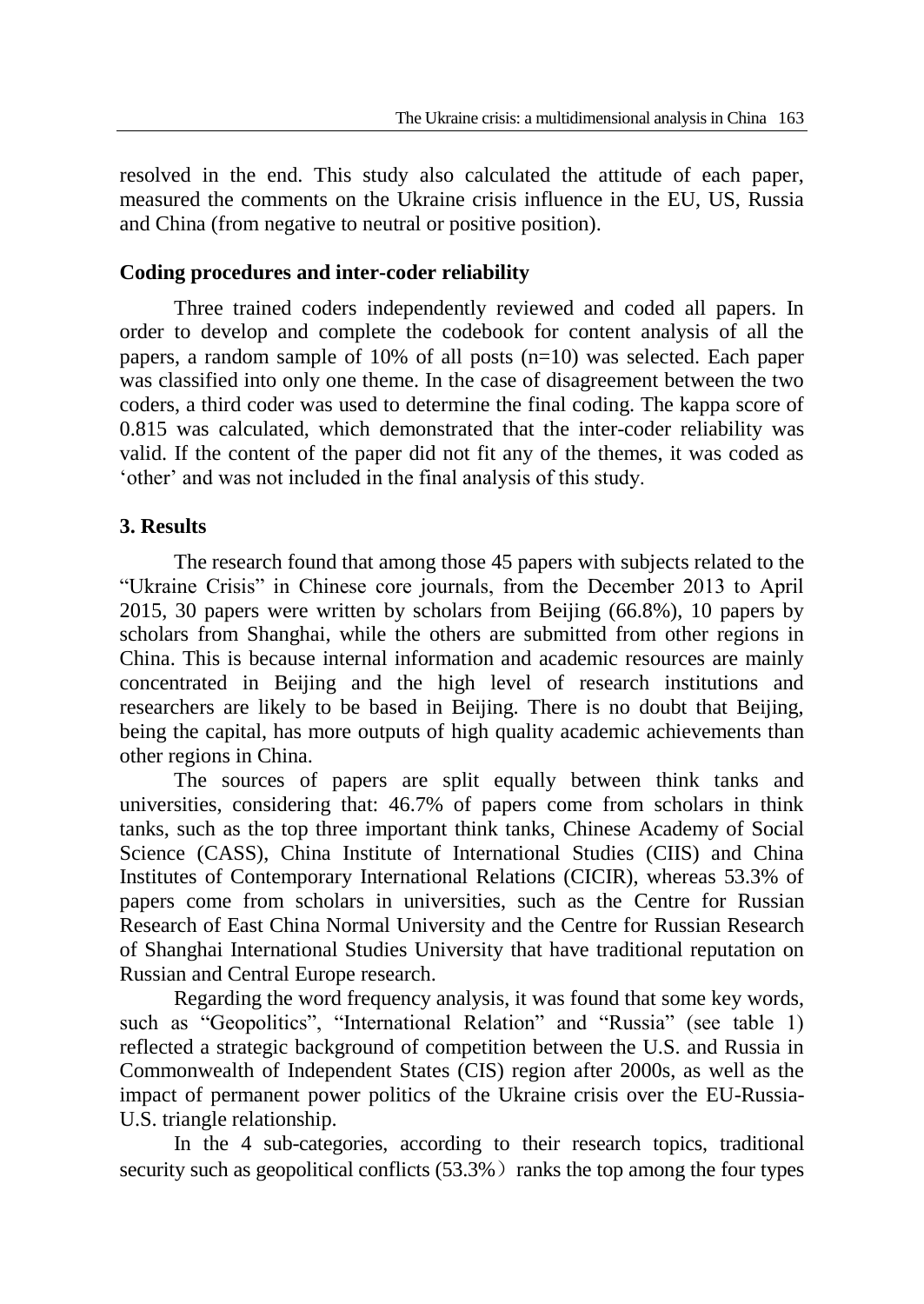of the above-mentioned research topics. This result suggests that in Chinese perspective, the research conducted on the background of power politics of the Ukraine Crisis is the most heated topic, followed by Economic integration (24.50%) that occupies the second position in the analysed period. The EU's constant adjustment of its Eastern neighbourhood policy had finally led to Ukraine's choice of the European economic integration as its development path, which triggered the Ukraine Crisis.

| Most used words in 2004-2013 papers | Most used words in 2013-2015 papers    |  |
|-------------------------------------|----------------------------------------|--|
| Ukraine                             | Ukraine crisis                         |  |
| Russia                              | Russia                                 |  |
| Geopolitics                         | Geopolitics                            |  |
| Presidential election               | Crimea                                 |  |
| CIS countries                       | EU enlargement                         |  |
| Orange revolution                   | <b>Association Agreement</b>           |  |
| Economic development                | The major powers                       |  |
| <b>History</b>                      | <b>United States</b>                   |  |
| <b>International Relation</b>       | Central and Eastern European Countries |  |
| Parliamentary election              | International Relation                 |  |

**Table 1. Top 10 key words in academic papers from two periods (rank according to mentioned times)**

*Source:* own representation

The crisis has resulted in the big contraction of Ukrainian economy and slowdown in Russian economic growth, which further hit the weak European economy. The cultural or ethnic identity (17.80%) ranks the third and most Chinese scholars believe that it can also be observed from the perspective of ethno-national politics. Ethnic hatred and historical confrontations naturally represent some of the most important causes of the crisis. Non-traditional security (4.40%), such as energy guarantee can also be underlined. In spite of the outbreak of the Ukraine crisis, the overall European and international energy markets have not experienced any sharp rises and falls and the oil and gas prices remain steady with a slight decline, indicating a hidden energy game being played among Russia, the EU and the US, though, apparently, with Russia as one of the key energy producing countries and Ukraine as one of the major transit countries. The energy issue could be a very useful tool in promoting domestic and foreign policies for Russia, the US, or the EU.

Within the 4 sub-categories, according to IR theories perspective, Realism (55.6%) occupies the largest part, such as the comments that the Ukraine crisis is caused by interactions of the country's domestic political struggle and the geopolitical competition between the West and Russia. The crisis triggered a series of chain reactions. At the present stage, as Ukraine strategically leans towards the West, the U.S. and Russia drift into strategic rivalry, the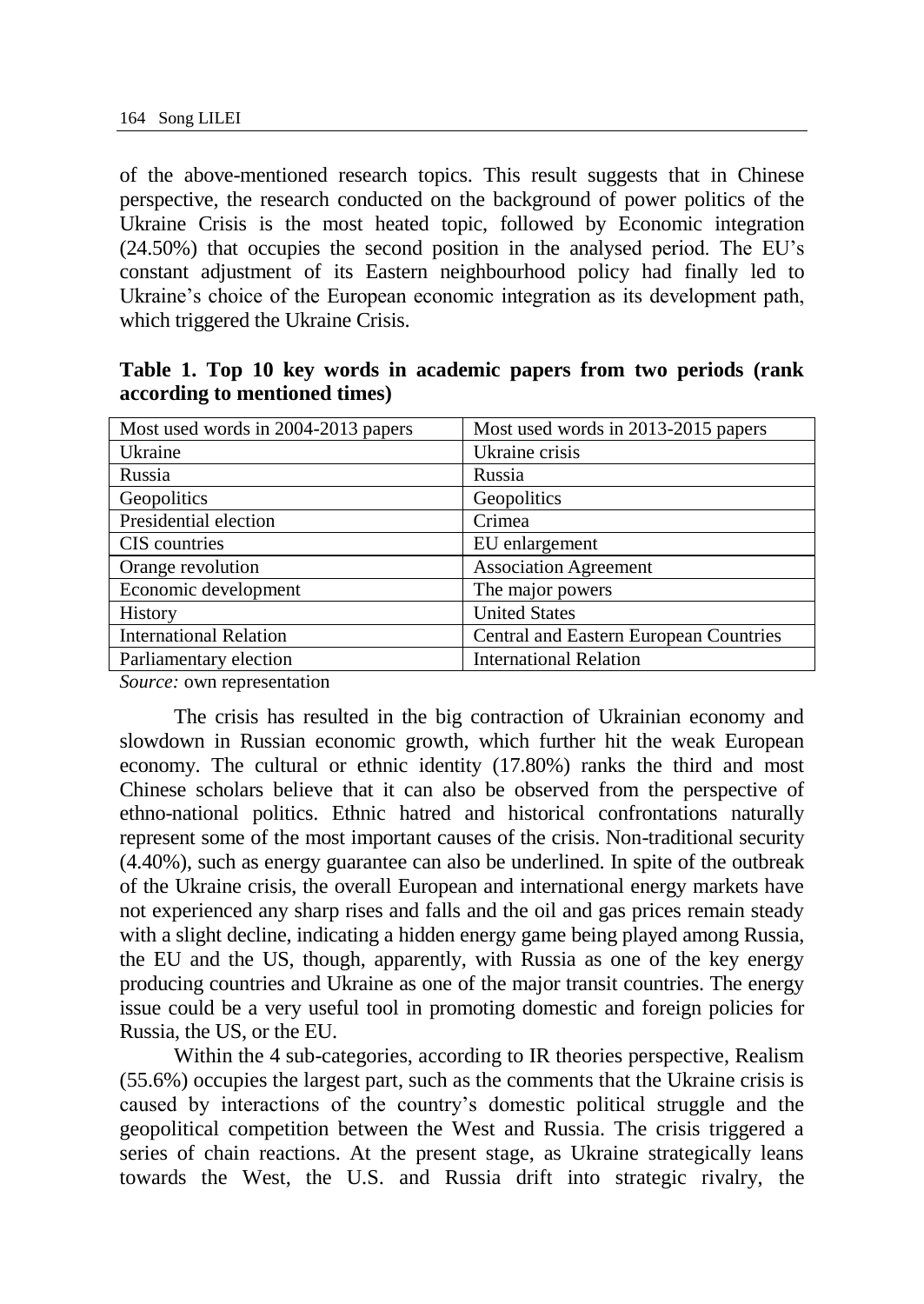EU-Russia geopolitical competition intensifies, whereas China and Russia are on the way of becoming "quasi-allies" (Zhang, 2014, p.19). Ranked second, institutionalism (28.9%) suggests that the domestic causes of the Ukraine Crisis have been analysed through IPE methods. According to the findings, constructivism (16.6%) and hybrid theory (11.1%) were also used in analysing the Ukrainian crisis. Among Chinese scholars, a simplistic explanation of the Ukraine Crisis breakout from different angles mentioned that the crisis could not be interpreted as the result of regime competition between democracy and autocracy. Instead, a proper way to explain the crisis is to combine three different analytical angles: legitimacy, cultural identity and geopolitics.

Regarding the question whether Ukraine crisis is the event that challenges the international order or just a regional conflict, only 28.9% of papers imply that Ukraine crisis has challenged the international order and consequently a new cold war is emerging (Feng, 2014, p.3). Nonetheless, most papers (71.1%) regarded it as a regional conflict. The most common opinion is that Russia's annexation of Crimea has dramatically changed the European geopolitical fabric and the post-war European order, posing severe challenges to Europe's security, the biggest challenge being how to further cope with Russia (Huang, 2014, p.2). Meanwhile, when referring to the future of the Ukraine crisis, most Chinese scholars (65.0%) regard it as an intermittent but long-term repeated crisis, while only 35.0% of scholars perceive it as one that may last for a period of time but can be solved in the end. This result can be explained by taking into account the complexity of the Ukraine crisis background, the development trend and the absence of a final outcome in the short term, as well as within the challenges it poses to European order which has been gradually revealed. It can be said that in the current situation, the risk of a direct military conflict between Russia and Ukraine has not been eliminated. Moreover, relations between Russia and the US will continue to cool down for a while, whereas Europe will not repeat the Cold War mistakes (Huang, 2014, p.22) (See Table 2).

| Assessment on the Ukraine crisis |       | Forecast of the Ukraine crisis |       |
|----------------------------------|-------|--------------------------------|-------|
| Event challenges the             | 28.9% | Negative: intermittent but     | 57.8% |
| international order              |       | long-term repeated             |       |
| Regional conflict                |       | Positive: last a period of     | 31.1% |
|                                  | 71.1% | time but can be solved         |       |
|                                  |       | No comments                    | 11 1% |

**Table 2. Distribution of Assessment and Forecast on the Ukraine crisis**

*Source:* own representation

The research found that the comments on the implications of the Ukraine crisis on the EU, US, Russia and China (from negative to positive or neutral position) in each paper vary greatly. Chinese scholars insisted on the bad influence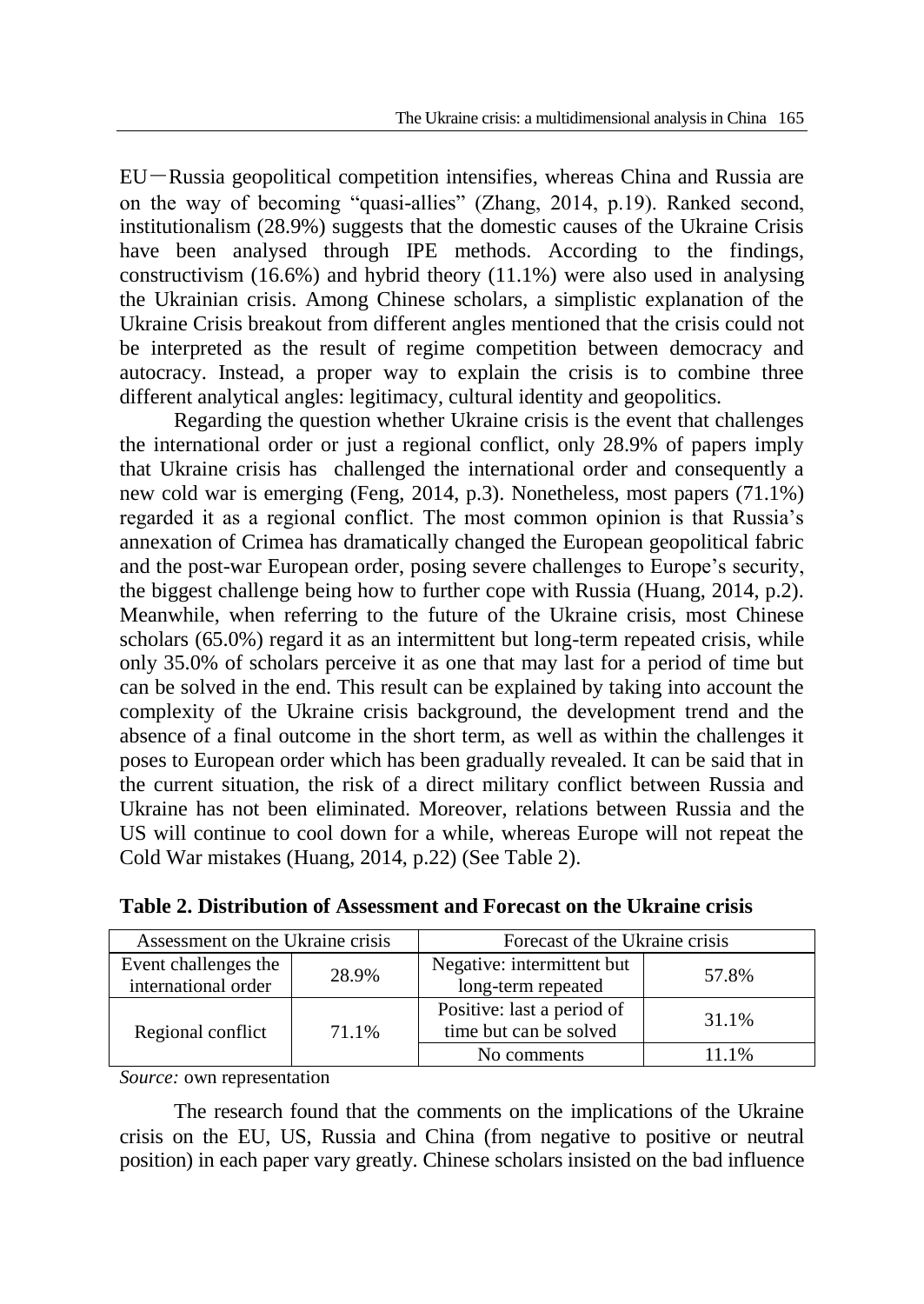on EU, which is highly nominated (57.8%) as compared with positive perceptions (8.90%) regarding the promotion of European integration through the Association Agreement with Ukraine. Meanwhile, negative comments on America (40.0%) focus on what happened on the European continent and distract the attention from the American pivot strategy, which benefits America (17.8%), taking into account that it provides it with another opportunity to continue to infer European security affairs and thus strengthen European members' dependence on America, especially of those who joined the EU after 2004. It is worth paying attention to the fact that Russia plays the good cards in this geopolitical game (26.7%). Russia has forfeit Crimea and become the largest geopolitical winner (Yue, 2014, p.106), even with the cost of declining its reputation on the world stage (42.2%). When referring to the most sensitive topic, whether China gets benefits or losses from the Ukraine crisis, from the point of reapproaching China and Russia energy cooperation, China did a real bargain according to its own political and economic advantages in reaping diplomatic benefits (24.4%). Nevertheless, some scholars also stress the negative aspects (8.90%) from a geopolitical point of view: confusions within Eurasia brought about great damages to China's 'Silk Road Economic Belt' project, especially because Ukraine holds a central position on the "silk road". The instability of Ukraine will really obstruct the interconnection of Eurasia (see Figure 1).

**Figure 1. Distribution of Attitudes: Ukraine crisis influence on the EU, America, Russia and China**



*Source:* own representation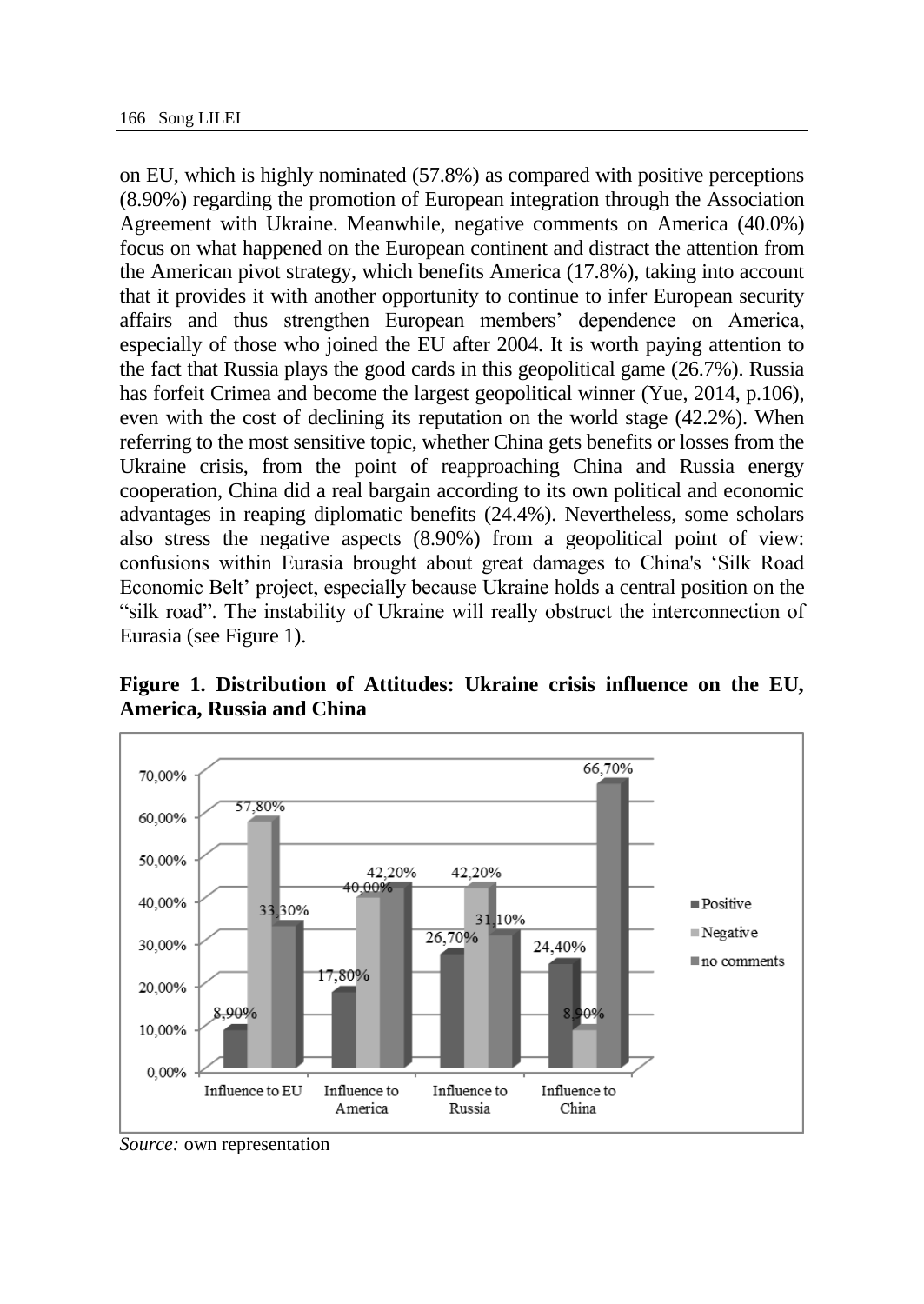## **4. Discussions**

The Ukrainian crisis, which started in late 2013, soon escalated from a domestic constitutional crisis to an international political conflict. Some scholars interpret the resulting confrontation between major powers as the beginning of a new "Cold War". Behind this extremely complicated situation, different stakeholders have proposed very different interpretations of the causes and nature of this crisis. Overall, the Chinese experts pay high attention to and discuss the implications of the Ukraine crisis from a wide range of perspectives, including economics, politics, security and international relations. The empirical findings indicate that two important aspects are worth special focus in the following discussion. On the one hand, what are the main causes behind the Ukraine Crisis? On the other hand, what is the impact of the Ukraine crisis over more complicated competitions and alignments among major actors?

## **The root causes of the Ukraine crisis**

First of all, a considerable number of Chinese scholars think that in the sense of Ukraine's choice of its economic and social development path, the EU's soft power has gained upper hand over Russia's hard power (Huang, 2014, p.1). The comparative analysis has shown that the most key words in the past 10 years of analysing Ukraine politics did not change too much. The figures deliver the message that the outbreak of the Ukraine crisis was rather inevitable than accidental. The reason slowly fermented even more than 10 years ago. As regards to Ukraine, keeping a geopolitical balance of power is the most favorable path to its development. However, the economic setbacks and the delayed CIS economic integration forced Ukraine to put an emphasis on its external economic relations with the EU. The EU's constant adjustment of its Eastern neighbourhood policy had finally led to Ukraine's choice of the European economic integration as its development path, which finally triggered the Ukraine Crisis.

Furthermore, from its formal independence in 1991 until now, along with some changes of the constitution, there have been reversals of the Ukrainian regime. The reason lies in the fact that the constitution could not reflect the balance of power among the President, the Prime Minister, the parliament and the legal system, on the one hand, whereas the separation between pro-Russian and pro-European forces within Ukraine, which makes none of the constitutions a stable public foundation, on the other hand. Analysing different regimes within different constitutional frameworks in Ukraine (especially the theoretical and practical ones, when Ukraine resumed its premier-presidential system under the 2004 constitutional framework, in February 2014) will help us understand further institutional factors of the Ukrainian domestic conflicts and will enable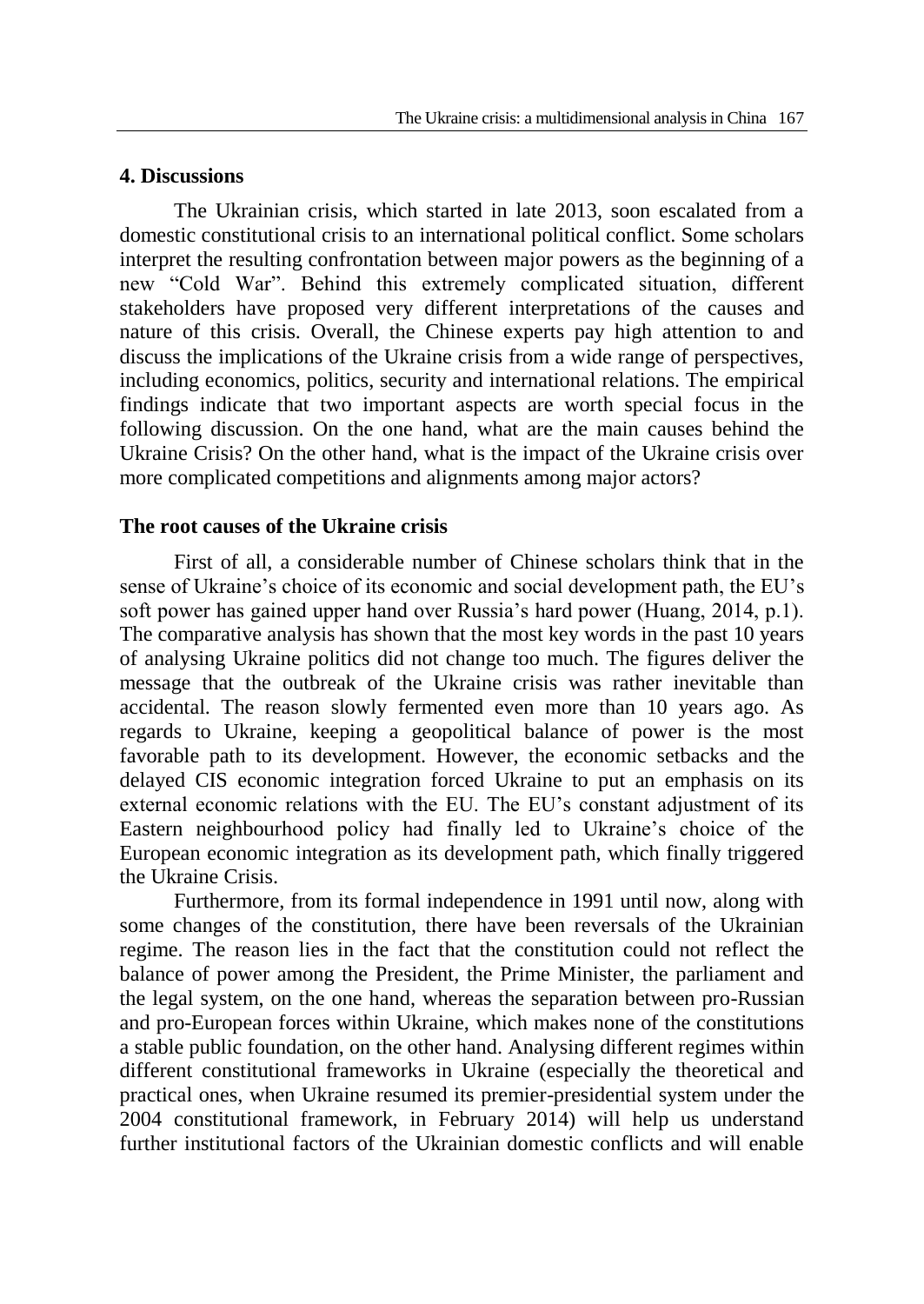us to have a reasonable assessment regarding the future trends of Ukrainian constitution and regime changes.

The reason behind the Ukraine Crisis can also be observed from the perspective of ethno-national politics. The issue of identity is a common challenge for various former Soviet countries and areas in transition (Wang, 2014, p.45). Firstly, ethnic hatred and confrontations throughout history are naturally an important cause of the Ukraine crisis. However, how they are kept and revived in memory is key to our perception of the cause. Ukraine's ultranationalism was prevailing in the elite class, which became a great part of the Poroshenko government. Secondly, the growing tensions and conflicts between the state-led view on national development and the view held by the dominant ethnic groups over the past twenty years have been the primary domestic cause of the Ukraine crisis. Furthermore, President Poroshenko promulgated the Act of Political Cleanup and National Strategy against Corruption after he assumed power, which affected more than one million public employees. Thus, this action increased the political and economic instability and risks in Ukraine. Thirdly, Ukraine's political system and cultural tradition, the integration of modern party politics and traditional ethno-national politics in Ukraine's democratic practice, which are signs of immature transformation, have substantially contributed to the internal conflicts which led to the Ukrainian crisis. Fourthly, the abuse of national self-determination turned the Ukraine crisis into an international one. Fifthly, given that the Ukraine crisis is largely related to the failures in national development, any efforts in terms of ethno-national politics should be more focused thereon than otherwise. With slim chance in sight for immediate improvement of the situation, the country is still faced with possible escalation of the crisis and challenges in post-crisis conflict management. Moreover, as far as it can be seen, the negative effects of ethno-national politics will remain a tough problem in the Ukrainian future political life.

#### **The implications of the Ukraine crisis on the EU, the U.S., Russia and China**

It should be noted that the majority of Chinese scholars mentioned in their papers the influence of the Ukraine crisis on he EU, US, Russia and China with contrasting views. Chinese papers also provided predictions of what this crisis implies for future world order and interstate relations. Thus, the Westphalia system is under serious pressure and the world system may switch back to great power coalition and key features of the early 20<sup>th</sup> century.

1) Is Russia experiencing great suffering or a real gain?

Ukraine divorced from Russia completely, through its own European choice between Europe and Russia, between the European common market and CIS integration. Ukraine was developing substantive cooperation with NATO. Ukrainian President Petro Poroshenko said that Ukrainian membership of NATO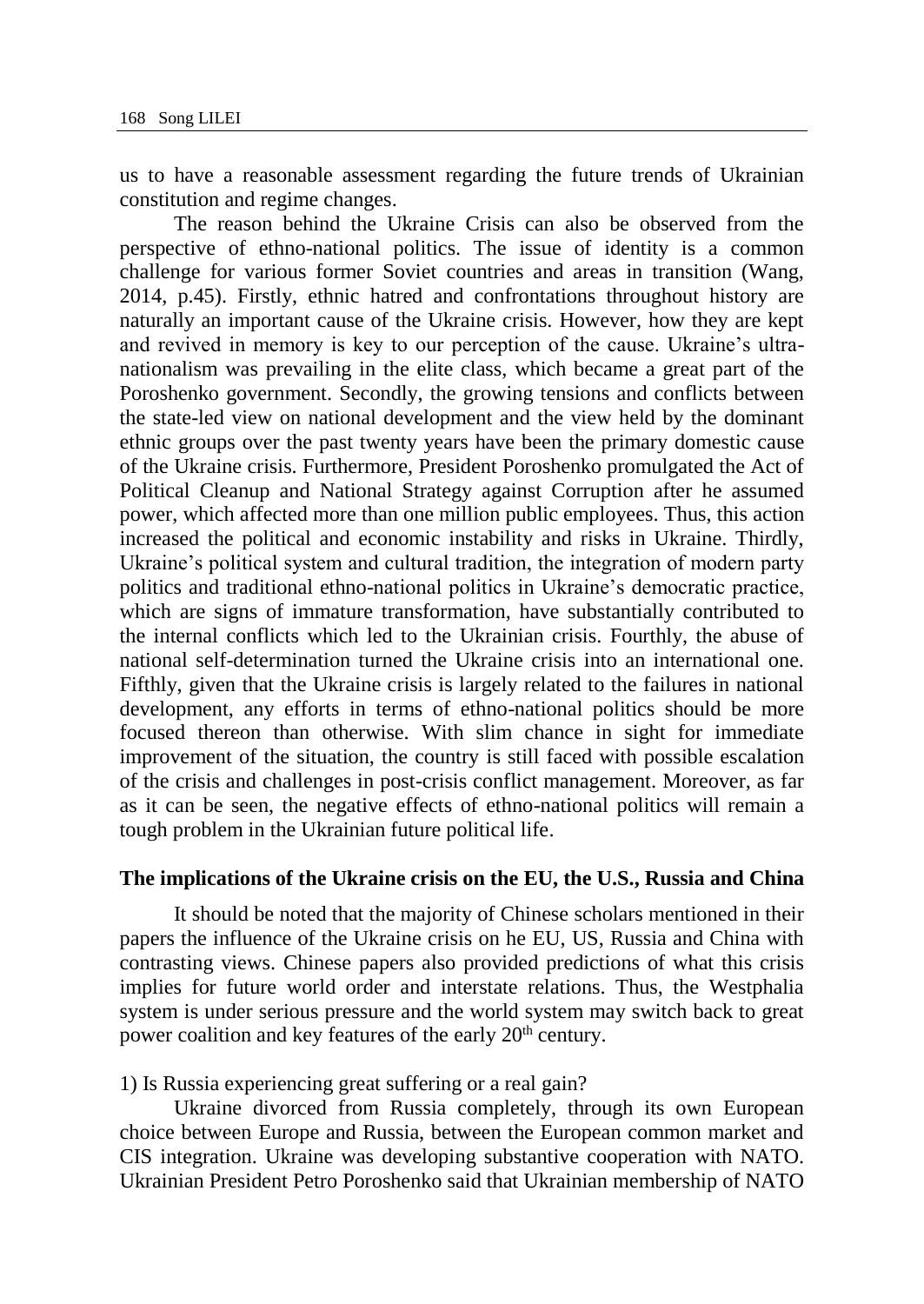will be decided by a nationwide referendum. Meanwhile, Russia not only lost Ukraine but also suffered economically and diplomatically. On the one hand, Russian domestic capital outflow has increased dramatically. It was estimated that the amount could top 150 billion dollars in 2014. But on the other hand, the West discontinued the provision of capital and technology which, in turn, heavily disrupted Russian oil and gas production in new energy areas such as Siberia and the North Pole (Bu, 2015, p.129). In addition, Russia has faced unprecedented diplomatic isolation. The latest long round of negotiations over Russian accession to the OECD in recent years has been shelved.

Nevertheless, some Chinese scholars comment that Russia has absorbed the entire Crimean peninsula and has thus become the largest geopolitical winner. The Ukraine crisis and the return of Crimea to Russia has reaffirmed the limit and boundary of the Eastward expansion of the Europe-dominated "New Versailles system". Instead of settling the border issue by military force as it has always been done, Russia managed, peacefully, to retain its borders, the bottom line of its existence and the very foundation and prerequisite of its future revival, and consequently rendered it almost impossible for the EU to step up its Eastward expansion in the foreseeable future. Crimea is vital for Russia and yet, registers only as "important" to the European interest. Thus, Russia would mobilise all its resources in the case of the Ukraine crisis, but the West would not. Given the history of Russia in Ukraine, the Ukraine crisis marks only the beginning of Russia's strike back against the EU expansion (Zhang, 2014, p.3).

# 2) What does the EU do to cope with its relations with Russia?

Although the Ukraine crisis continues to ferment, the EU's confidence to deal with this problem is rather strengthened than weakened. The EU future position focuses on three areas: first, closely observe developments in the Eastern region to monitor the implementation of the Minsk agreement to strengthen the OSCE's support and continue to condemn Russia's "illegal annexation" of Crimea and Sevastopol as a violation of the territorial sovereignty of Ukraine. Second, implement the agreement of the associated countries, especially the Deep and Comprehensive Free Trade Agreement already signed with Ukraine, and to provide strong political support and technical and economic assistance to the Government of Ukraine (in particular, to invite Ukraine to join the Europe 2020 Agenda to strengthen bilateral technical cooperation and personnel exchanges) (Council of the European Union, 2014). Third, at the same time, maintain a dialogue between the EU and Russia, in order to show that the enhanced relations between the EU and its Eastern partner countries are not at the expense of Russian interests.

Meanwhile, the Ukraine crisis has also made the EU more divided internally and more difficult to coordinate. The Central and Eastern European countries have been split into two camps: Poland, three Baltic countries and the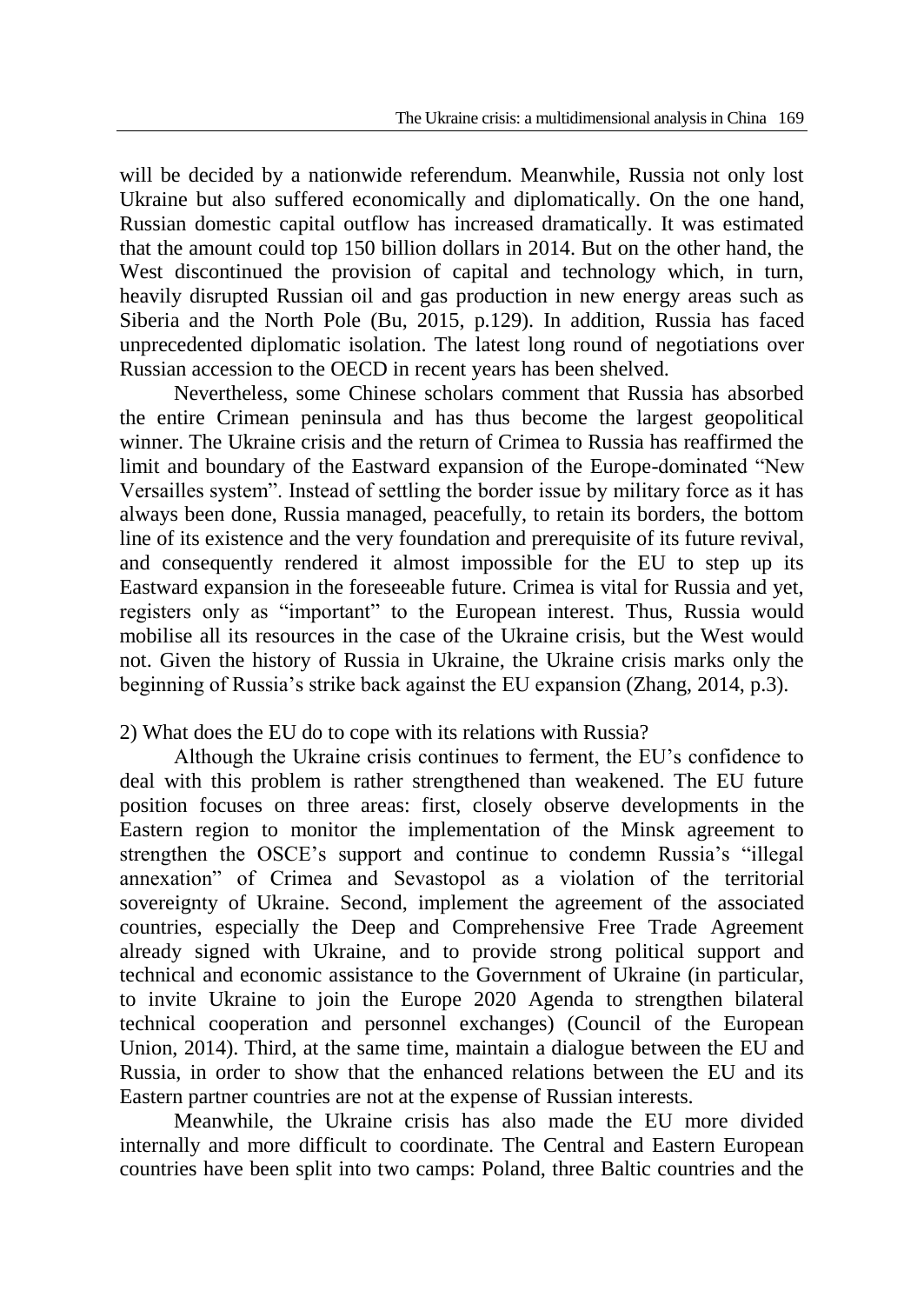Czech Republic belong to the hardline camp when facing the challenging of European security order, whereas Slovakia, Hungary, Romania and Bulgaria were swinging due to their close economic ties to Russia. From a geopolitical perspective, Poland, Hungary, Romania and Slovakia are the direct neighbours of Ukraine. Poland and Ukraine belong to the Eastern side of Korba footpath, so that the security threat faced by Poland is very urgent. Being on the West side of Korba footpath, the Czech Republic, Slovakia, Hungary and Romania do not feel that an imminent threat exists (Zhu, 2014, p.30). As the crisis in Ukraine escalated, the EU has imposed a series of sanctions on Russia, leading to a defacto confrontation between the EU and Russia. However, in the long run, in order to maintain stability in Europe, the EU should promote the building of a European security framework with Russia as its equal partner. In addition, the EU's Common Foreign and Security Policy is still far from being materialised, which can be seen from the different attitudes of the Central and Eastern European countries towards Russia after the Ukraine crisis broke out.

3) Is there a "Re-adjustment" of America's pivot strategy in considering the Ukraine Crisis?

America and Europe were by no means monolithic during the Ukraine crisis; rather they maintained a relationship of "selective alliance". America paid more attention to power shifts and international patterns in Eurasia, while Europe focused on energy security issues and encountered a dilemma. The Ukraine crisis had negative impacts on Russia's traditional weight on Europe's energy market, which led to a shift of balance within the bargaining power between Russia and the EU. America not only strengthened its dominance in the trans-Atlantic alliance, but also improved its status as the sole superpower in the international system.

Due to the economic globalisation and the comparative strategic edge of the West over Russia, the crisis does not lead to a new cold war between the U.S. and Russia and a revival of China-Russia alliance. Neither does it dramatically change the U.S. rebalancing strategy to Asia-Pacific (Zhang, 2014, p.19). Obama focused on consolidating domestic economy followed by a foreign strategic overall contraction. The U.S. still needs Russian cooperation on the Asia-Pacific, the Iranian nuclear issue, Afghanistan, Syria and so on. The crisis is likely to cool off in the near future, but if it cannot be resolved in the long run, the U.S may adjust its military strategy in response to its domestic pressure to stand firm towards Russia, which may have consequential effects on international politics.

4) Will Russia and China make an alliance under the Ukraine Crisis background or not?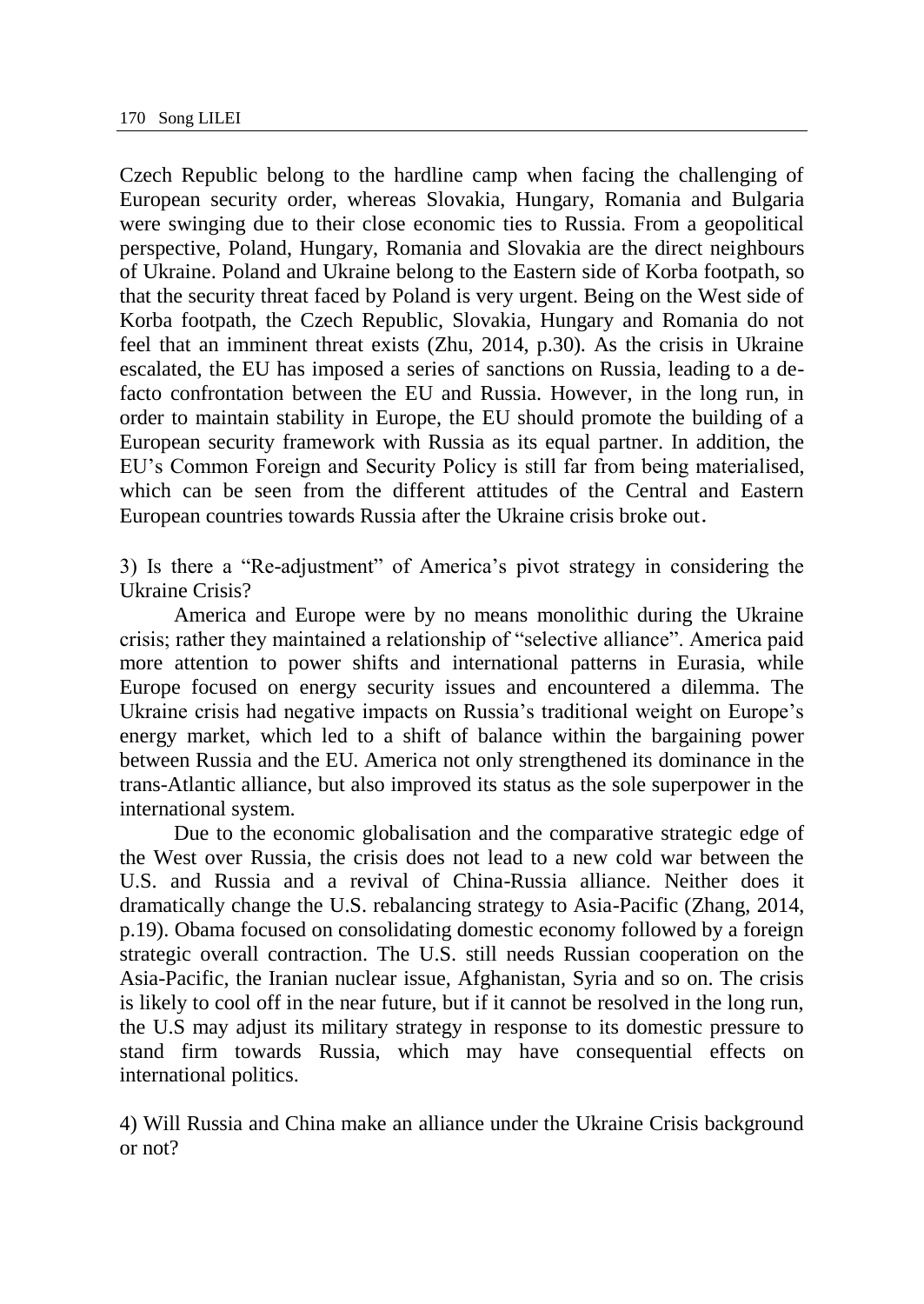Due to geopolitical reasons, it is difficult for China to take a tough stance on Russia. China and Russia have a long common border and managed to solve their disputes in 2000s. Both sides depend on each other as major trading and strategic partners. The two countries have committed themselves to developing a powerful pipeline network worth hundreds of billions of dollars to support a new gas deal contract of \$400 billion. For China, Russia is the main source of advanced military hardware. The two countries both face the impact of the United States containment, with a deep strategic mistrust towards the United States.

Nevertheless, in the Ukraine issue, China will not completely take refuge in Russia. First, by using the tricks of a referendum, Russia took Crimea from Ukraine, which stroked up a discordant tune of the Chinese diplomacy's core principles, namely mutual respect for territorial integrity and sovereignty, and non-aggression, non-interference in the internal affairs of another country. Considering religious extremism, ethnic separatists and international terrorist forces of violence in Xinjiang and Tibet, China does not support the referendum and does not appeal to separate organisation seeking independence. Second, while Russia seeks to strengthen its relations with Beijing, in order to avoid isolation, Beijing will make a cautious response to the so-called "strategic alliance" (Yan, 2012, p.112). If the relations between China and the United States deteriorate, maybe China will further strengthen its alliances with Russia, but at the moment, it does not look likely. Xi Jinping stressed out the importance of seeking to establish new relations between great powers, namely with the United States, calling for mutual respect, non-confrontation and cooperation. Moreover, with China's sustained economic development, China hopes to work with the United States and mantain good relations with the international community. Both the EU and the United States are China's largest trading partners. Strengthening and deepening the cooperation between China and Russia does not necessarily mean an alliance between the two countries. Because geopolitical relations, economic factors, historical and cultural factors still cause internal conflicts between the two countries, neither side wants to form an alliance and bear disproportionate and unnecessary obligations (Cheng, 2014, p.141). Finally, China and Ukraine have traditional links in trade, agriculture and military aspects, China still hopes to continue maintaining these contacts with Ukraine's new government. In other words, although China offers some understanding and support to Russia in the Ukrainian problem, it is difficult to go much further.

5) Does China "win out" from the Ukraine crisis?

Most Chinese scholars stand by the above comment. Besides the obvious disruption in cooperation between China and Ukraine, there are also positive impacts on China. First, China benefits from the Ukraine crisis mostly because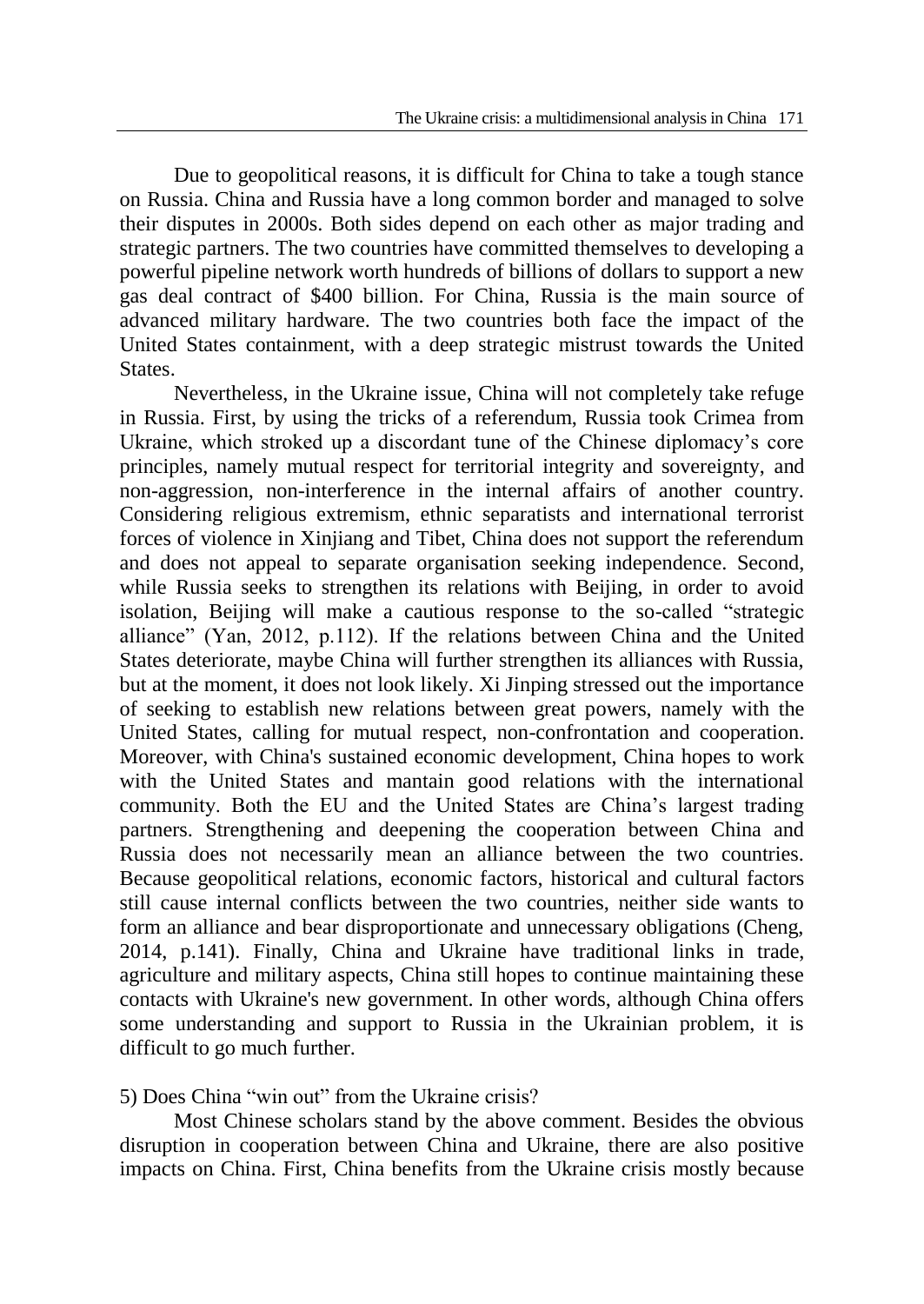of the distraction of the American "pivot to Asia" strategy. Washington needs to focus on the security needs of its European allies. Most US strategic experts trust that it is China, not Russia that poses the most significant  $21<sup>st</sup>$  century geopolitical challenge to the United States, hoping that Russia should be a counterweight to rising China. Nevertheless, Russia contributes to fueling China's rise due to the adversarial relationship between the United States, together with the European Union, and Russia (Zhang et al., 2014). Second, Russia made some concessions to China. Russia has changed its doubtful attitudes to "one belt, one road" strategy, which is regarded to provide central Asian states with alternative export markets, reducing their dependence on Russia. Russia has declared its desire to combine the Eurasian Union plan with China's 'Silk Road Economic Belt' project. Third, the promotion of the RMB internationalisation, US and European financial sanctions affect the transactions in dollars or euro with third countries by Russian companies. Therefore, the number of China-Russia trades in RMB will certainly be growing, especially when Russia accepts RMB as an investment currency (Ding Y.F, 2014, p.18).

The most controversial opinion is that the Ukraine crisis causes great damage to China's 'Silk Road Economic Belt' project, especially since The Silk Road has also been extended to Western Europe. The best example was the Chongqing-Xinjiang-Duisburg cargo rail route, opened in 2011, which is now seen as a part of the Silk Road. During his trip to Germany, in the early 2015, Xi Jinping visited Duisburg where he witnessed the arrival of a cargo train at the city's railway station from Chongqing. The vision of the New Silk Road has since become a cornerstone of the relations between China and the EU. From a logistics perspective, while China is hoping to pass the "Iron Silk Road" to expand exports through international railway, Ukraine represents a solid link between Western Europe and China. In this respect, the Ukraine crisis causes a great damage to China's 'Silk Road Economic Belt' project, especially because Ukraine is in a central position within the Silk Road. The instability of Ukraine will really obstruct the interconnection of Eurasia. Even Chinese scholars arguing that China should be more actively involved in the mediation of the Ukraine crisis, offer constructive criticism by suggesting an initiative to mediate relations between the EU and Russia. China is not an involved party, so it has certain advantages in keeping its neutral position (Ding Y.H., 2014, p.18). Thus, China needs to integrate and develop the relations of many coastal countries within the Silk Road Economic Belt, while mediation of the Ukraine crisis can become a touchstone for further integration of countries alongside the 'Silk Road Economic Belt'.

## **5. Conclusions**

The current Ukraine Crisis resulted from the comprehensive interaction among manifold factors in domestic and international domains. Historical grievances, divisions between Eastern and Western regions of the nation,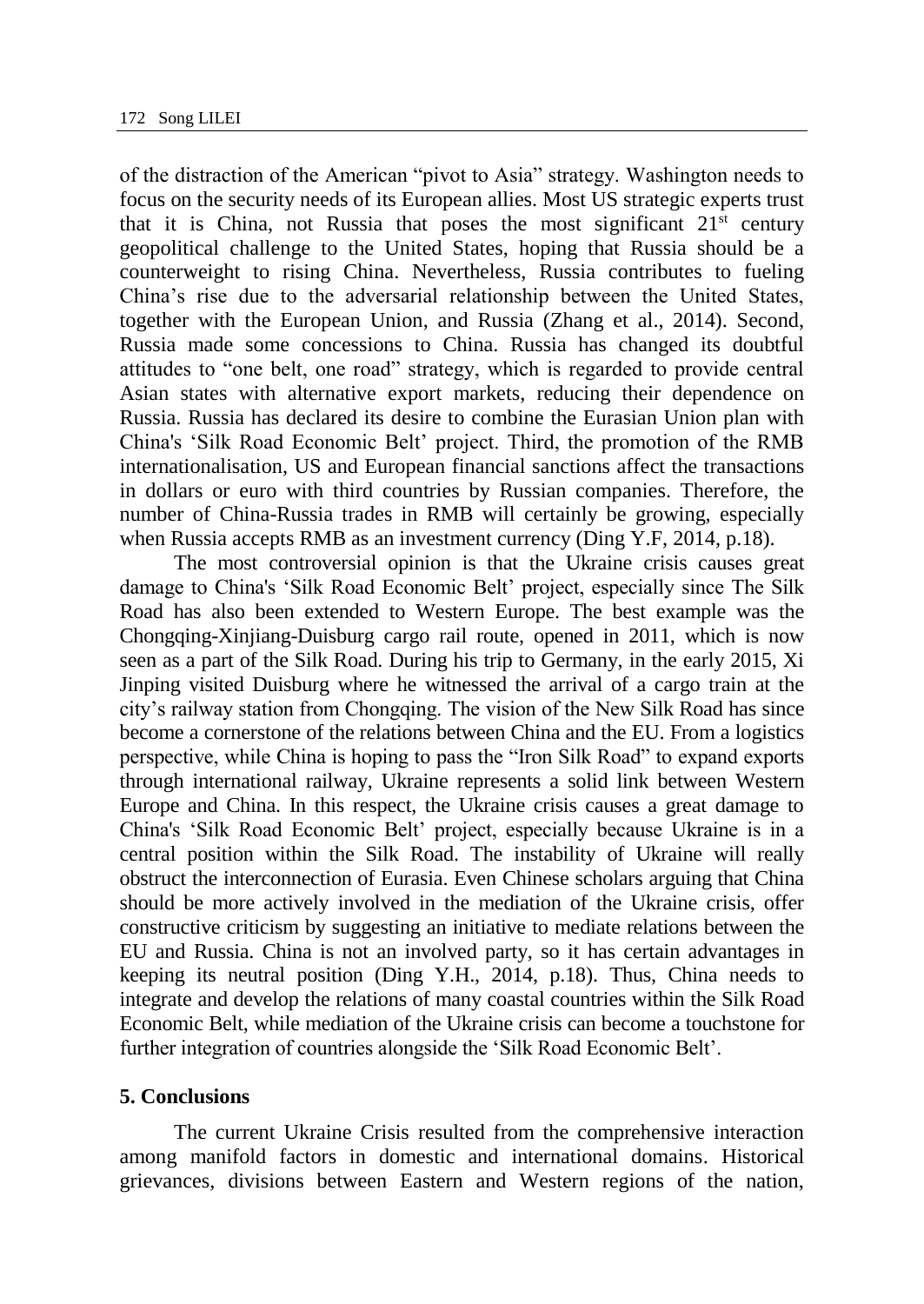political corruption and economic recessions from the domestic field have constituted its internal factors. The interventions of big powers like Russia, the EU and USA from the international field have become its external factors, which added fuel to the fire and aggravated the situation. The Ukraine Crisis, in essence, embodies competition and mutual confrontation between the EU and the Eurasian Union. So far, the Ukraine crisis has experienced three stages. Namely, the opposition took power by street protests, the Crimean crisis, and the instability in the Southeastern region of Ukraine. The current crisis in Ukraine brought to light a series of critical issues of the current world affairs, including conceptual issues such as the clash of civilisations, geopolitics, the legitimacy of domestic and foreign affairs, regional processes and great power relations, military alliances during peacetime, the buffer area among great powers, and even the long-term trend of international power shifts. Each of these issues is sufficient to stir changes in the international system for quite a long time and to enhance international disputes at all levels.

Furthermore, in the Ukraine Crisis, the importance of Sino-Russian relations is particularly underlined. The two sides are taking a series of measures to expand their economic and trade cooperation. From a Chinese perspective, the most favorable solution is under the mediation of: Russia, the United States and the European Union, because the political powers represented the benefits and views of the Midwest and Eastern regions, as well as by Ukraine and Russia, through dialogue and negotiations, which may reach a feasible, effective mediation in the Ukraine crisis. The mediation content may include the Ukrainian state system, and the power division between the central and local governments, as well as Russia's status.

This study based on 101 papers written by Chinese scholars over the past 10 years and collected from Chinese core journals took into account authors who are all experts focusing their research on Russia, the EU and CIS. In addition to academic articles, they also provided public comments to guide public opinions in mass media channels, such as: "People's Daily", "China Daily" and "Global times". Further studies can trace Chinese public comments on the Ukraine Crisis on social media (e.g.: "Wexin" -Weichat, blogs and "Weibo" - micro-blogs). Nevertheless, considering the geographical distance between China and Ukraine, the Chinese public is less familiar with this hot topic and consequently, it hardly submits valuable suggestions that could have a tangible impact on the government decision-making process.

## **References**

Bu, S.H. (2014), Seminar on Ukraine Crisis, The European situation and Sino-European Relations, *China International Studies*, No. 50, pp.129-132.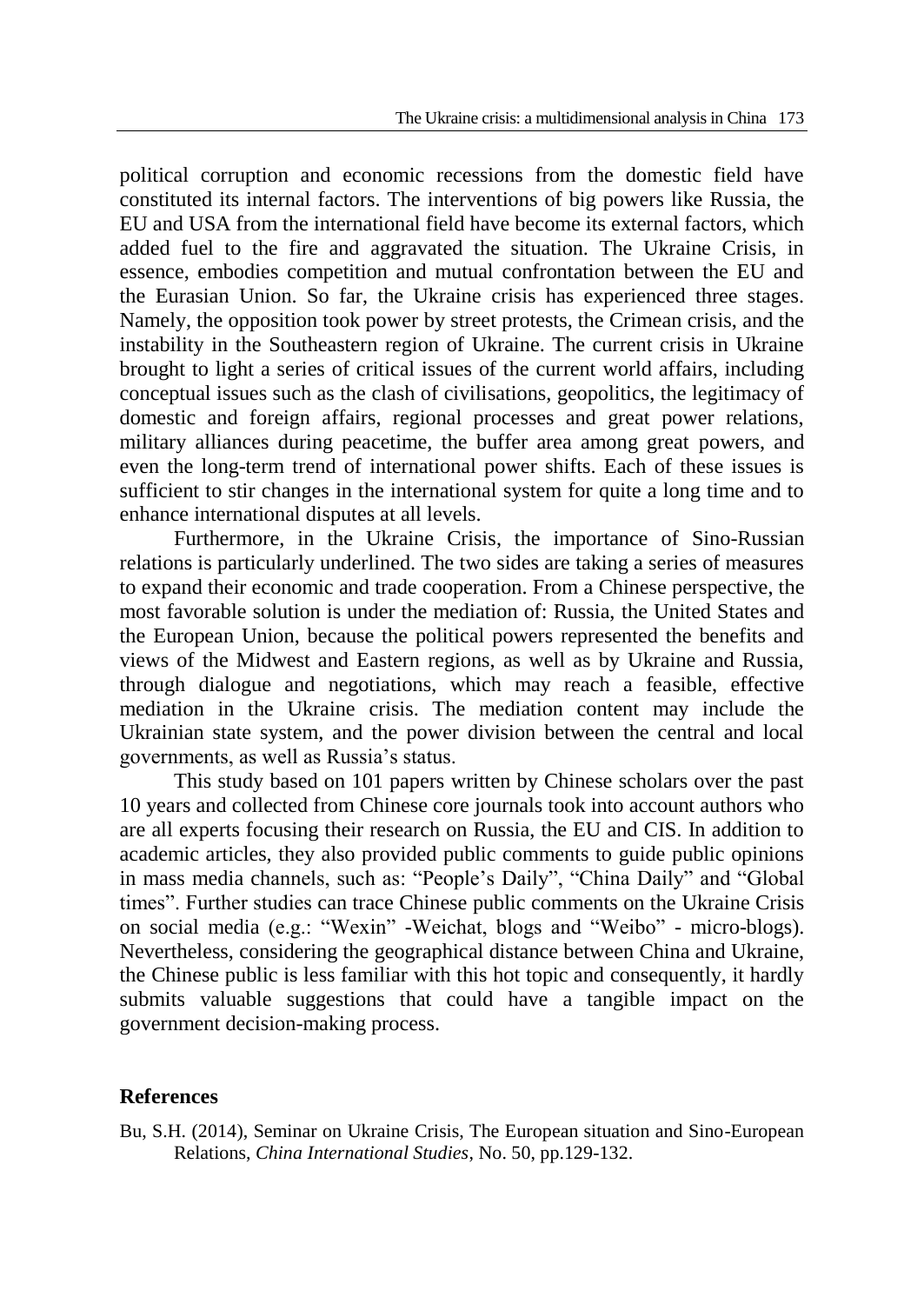- Cheng, Z.J. (2014), Network Partnership Diplomatic Mechanism: The New Path in Sino-Russian Cooperation - On the Sino-Russian Joint Dominance of BRICS Governance Mechanism, *Journal of China and International Relations*, Vol. 2, No. 2, pp. 129-142.
- Council of the European Union (2014), *Council conclusions on Ukraine*, retrieved from: http://consilium.europa.eu/uedocs/cms\_data/docs/pressdata/EN/foraff/145 211.
- Ding, Y.F. (2014), The impact of Ukraine crisis on the European economy, *Chinese Journal of European Studies*, Vol. 32, No. 6, pp. 16-19.
- Ding, Y.H. (2014), The Historical Context of the Ukraine Crisis and Its Revelation, *Peace and Development*, No. 2, pp. 1-8.
- Embassy of Ukraine to the People's Republic of China (2015), *Scientific and Technical Cooperation between Ukraine and China*, retrieved from http://china.mfa.gov.ua/en/ukraine-cn/science.
- Feng, Sh.L. (2014), Russia after 2014, *Russian Studies*, No. 6, pp. 3-17.
- Feng, Y.J. (2014), The Ukraine Crisis: A Multidimensional Analysis, *China International Studies*, No. 46 (May/June), pp. 48-63.
- Gu, Z.H. (2015), *Relationship between China and Ukraine*, retrieved from http://euroasia.cass.cn/news/85018.htm.
- Huang, P. (2014), Impact of the Ukraine Crisis on Europe, *Chinese Journal of European Studies*, Vol. 32, No. 6, pp. 1-41.
- Ministry of Commerce of the People's Republic of China (2014), *Sino-Ukrainian cooperation Introduction*, retrieved from http://ua.mofcom.gov.cn/article/zxhz/ 201404/20140400567670.shtml.
- Ministry of Foreign Affairs of the People's Republic of China (2014), *Foreign Ministry Spokesperson Qin Gang's Remarks on the UN Security Council's Vote on the Draft Resolution on the Referendum in Crimea*, retrieved from: http://www.fmprc.gov.cn/mfa\_eng/xwfw\_665399/s2510\_665401/2535\_665405/t 1137754.shtml.
- Ministry of Foreign Affairs of the People's Republic of China (2015), *China and Ukraine bilateral relations*, retrieved form http://www.fmprc.gov.cn/mfa\_chn/ gjhdq 603914/gj 603916/oz 606480/1206 607496/sbgx 607500/.
- Wang, J. (2014), Ethno-National Politics in Ukraine Crisis, *Journal of International Security Studies*, Vol. 32, No. 4, pp. 27-38.
- Xi, Z.G. (2012), *Ukrainian military technology export to China: help Chinese aircraft carrier*, retrieved from http://news.ifeng.com/shendu/fhzk/detail 2012 06/25/15540071\_0.shtml.
- Yan, X.T. (2012), The Weakening of the Unipolar Configuration, in: Leonard, M. (ed.), *China 3.0*, London: European Council on Foreign Relations, pp.112-118.
- Yue, X.K. (2014), "Ukraine the world four big power center geopolitical arena", *Journal of China Youth University for Political Sciences*, No. 6, pp. 106-111.